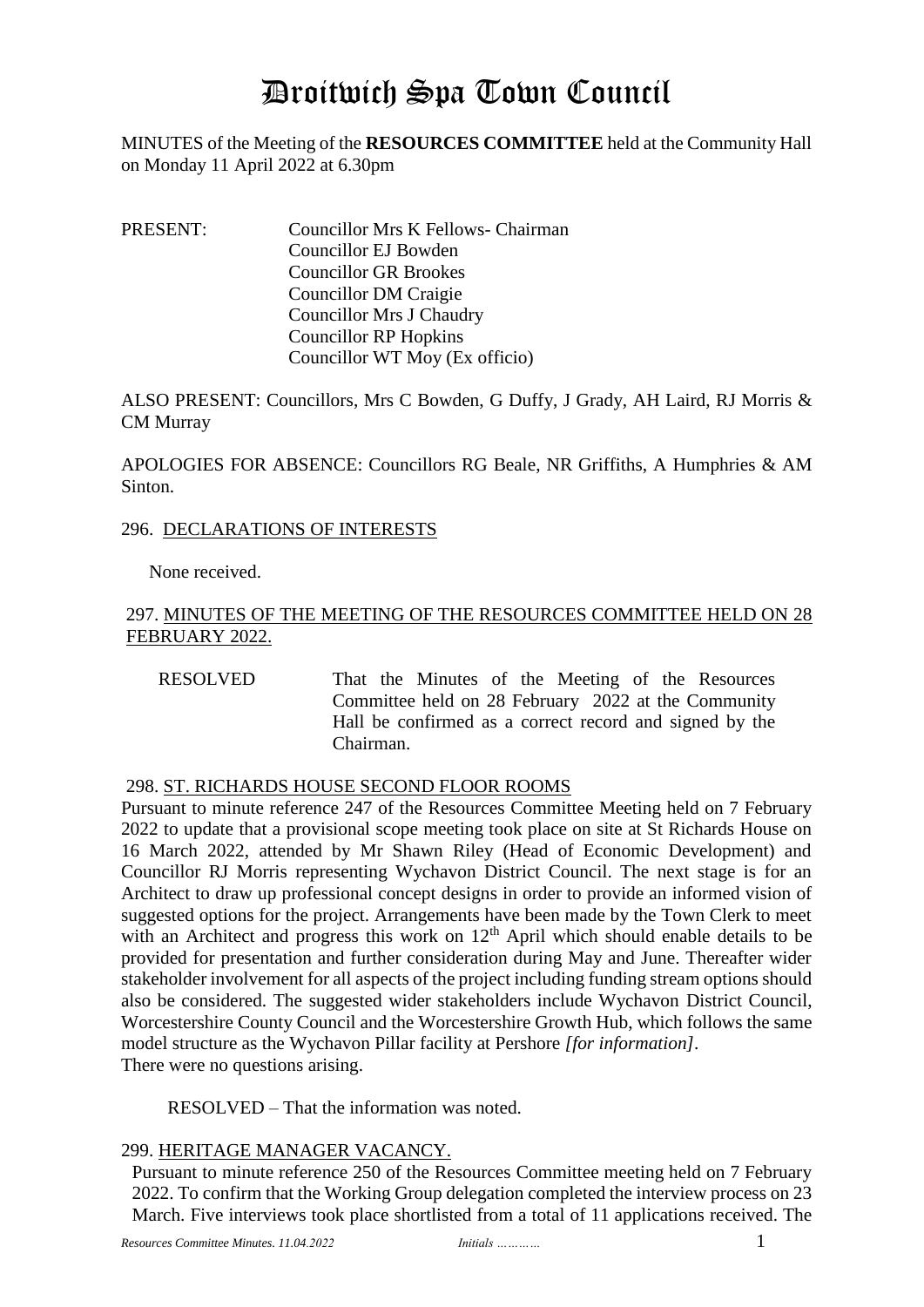successful candidate is Mrs Rebecca Butler and the position offer has been accepted. Subject to referencing the proposed start date is set for May, most likely on a phased basis until Full Time status from the start of June. The agreed start date will be confirmed in due course. There may still be some short term disruption affecting the weekend opening hours of the Heritage Centre until such time as Rebecca is in role due to restrictions prohibiting volunteers working without a supervisor in place *[for information].*

Councillor RP Hopkins commented that all of the applicants interviewed on 23 March had good potential and it had been fortunate to have had two excellent candidates from these to choose from for the offer of the position.

There were no questions arising.

RESOLVED – That the information was noted.

## 300. YEAR END AUDITORS VISIT

Year End Internal Auditors Visit - The pre Year End Auditors Visit took place on Tuesday 15 March 2022. There were no recommendations or findings raised and no formal report has been provided. The Auditor has arranged to complete the Year End Accounts verification and sign off process remotely later during April. It is anticipated that the signed off Accounts will then be presented to Full Council on  $20^{th}$  June 2022 prior to submission to the External Auditors in the usual manner. As previously reported the Interim Internal Auditors Visit took place on 10<sup>th</sup> November 2021 *[for information]*.

There were no questions arising.

 Councillor GR Brookes expressed appreciation to the Officer Team for maintaining high standards.

RESOLVED – That the information was noted

## 301. LLOYDS BANK

Lloyds Bank – Changes to Account Designation and Charging Tariff effective April & May 2022. The Town Council has benefited from a zero charge banking tariff for many years. Lloyds Bank have notified that the attached business charges summary is effective from 10 May 2022 in line with their reclassification of business accounts and the Relationship Manager support platform going forwards. The outlined charging structure is discounted by 50% for the initial 12 months.

Separately Lloyds Bank have notified changes applicable to the Merchant Agreement with effect from 1st June 2022. These changes do have additional charges implications associated with the payment card industry data security fees (PCI DSS). Card payment facilities were adopted in 2021 as a consideration towards reducing cash handling for the business operations of the Town Council *[Updated tariff information and business changes summaries attached with Agenda].*

The Town Clerk explained that many Banks were taking a similar approach to redefine account designations and charging structures, although there was merit in undertaking a review of competitor institutions for potential cost and charges savings. A number of factors determine that changing Banking arrangements would be a major undertaking for the Town Council and cause an element of business disruption, which needs to be considered carefully. Key factors include the high monetary turnover and transactional volumes of the main account and the impending Year End accounting and auditing processes. The necessity for a local branch to support the operational banking needs including regular signatory changes and cash deposit facilities was also stipulated. The suggestion was put forward to consider this item again in due course and at a time better suited to making any change considerations towards